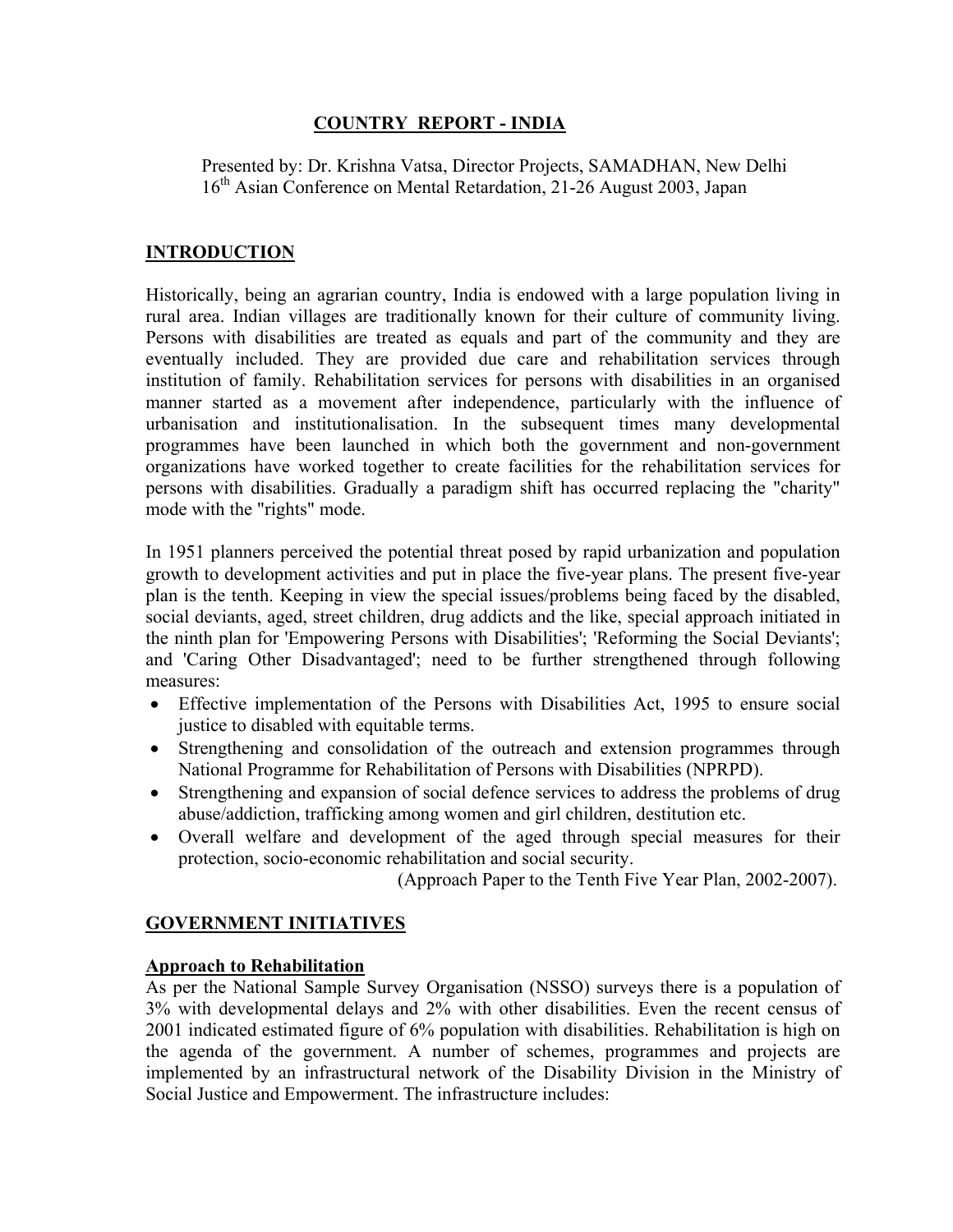- 1. National Institutes
- 2. Rehabilitation Council of India (RCI)
- 3. District Rehabilitation Centres (DRCs)
- 4. Regional Training Centres (RRTCs)
- 5. National Trust for Welfare of Persons with Autism, Cerebral Palsy, Mental Retardation and Multiple Disabilities
- 6. Artificial Limbs Manufacturing Corporation of India (ALIMCO)
- 7. National Handicapped Finance & Development Corporation (NHFDC)
- 8. The Persons with Disabilities Act,1995

## **NATIONAL INSTITUTES FOR PERSONS WITH DISABILITIES**

#### **National Institute for the Mentally Handicapped - Secunderabad (Andhra Pradesh)**

The National Institute for the Mentally Handicapped is an autonomous body under the Ministry. It was established in the year 1984 as a registered society. Objectives:

- To develop appropriate models of care and rehabilitation for persons with mental handicap appropriate to Indian conditions
- To develop manpower for delivery of services
- To identify, conduct and co-ordinate research
- To provide consultancy services to voluntary organizations and to assist them wherever necessary
- To serve as a documentation and information centre
- To acquire relevant data to assess the causes of mental handicap, rural urban composition, socio-economic factors, etc. in the country
- To promote and stimulate the growth of various kinds of quality services throughout the country

#### **National Institute for the Orthopaedically Handicapped - Calcutta (West Bengal)**

For promoting, education, training and rehabilitation of the orthopaedically handicapped children and adults suffering from a wide range of disabilities which limit their mobility, muscular coordination and manipulative ability, the National Institute for the Orthopaedically Handicapped was registered as an autonomous society in the year1982. Objectives:

- To develop manpower by training of physiotherapists, occupational therapist, orthopaedic and prosthetic technicians, employment and placement officers, vocational counsellors etc.
- To develop model services in the areas of restorative surgery, aids and appliances, vocational training etc.
- To conduct and sponsor research into all aspects related to the total rehabilitation orthopaedically handicapped persons
- To standardise the aids and appliances and to promote their manufacture and distribution
- To serve as the apex documentation and information centre
- To provide consultancy services to the state governments and voluntary organisations, working for the rehabilitation of orthopaedically handicapped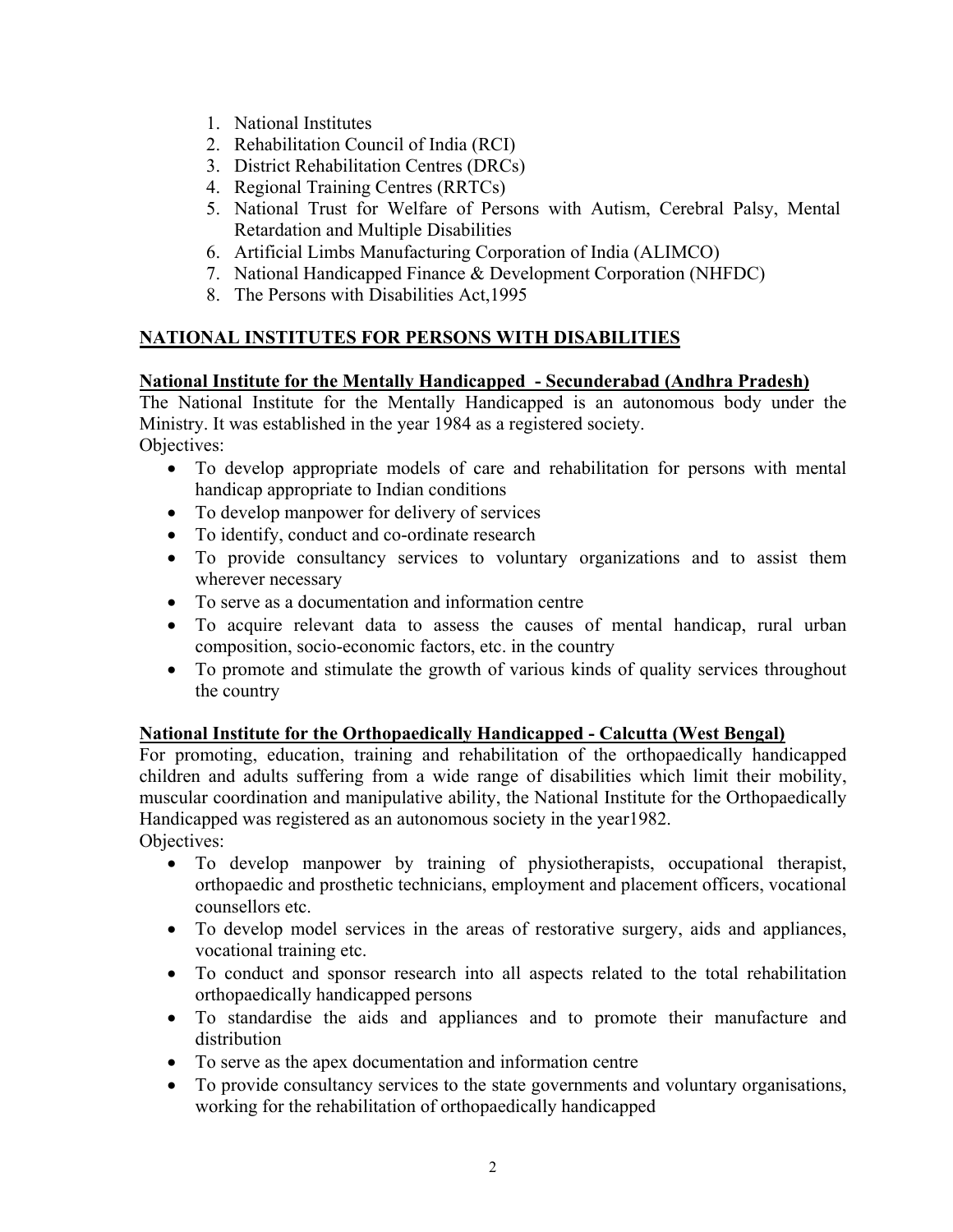### **Ali Yawar Jung National Institute for the Hearing Handicapped-Mumbai (Maharashtra)**

The Ali Yawar Jung National Institute for the Hearing Handicapped was established in Mumbai in the year 1983.

Objectives:

- To conduct, sponsor, coordinate and subsidise research for the education and rehabilitation of the hearing handicapped
- To undertake, sponsor, coordinate or subsidise research for biomedical engineering resulting in the effective evaluation of aids, also surgical or medical procedure or the development of the new aids
- To undertake or sponsor programs for trainees and teachers, employment officers, psychologists, vocational counsellors for promoting education, training and rehabilitation of the hearing handicapped
- To distribute or promote or subsidise the manufacture of prototypes and distribution of any or all aids designed to promote the education, rehabilitation or therapy of the hearing handicapped

### **[National Institute for the Visually Handicapped](http://www.nivh.org/) - Dehradun (Uttar Pradesh)**

The National Institute for the Visually Handicapped was established in 1979 by upgrading the National Centre for the Blind. It was registered in 1982 and gained the status of an autonomous body.

Objectives:

- To conduct, sponsor, coordinate and subsidise research for the education and rehabilitation of the visually handicapped
- To undertake, sponsor, coordinate or subsidise research for biomedical engineering resulting in the effective evaluation of aids, also surgical or medical procedure or the development of the new aids
- To undertake or sponsor programs for trainees and teachers, employment officers, psychologists, vocational counsellors for promoting education, training and rehabilitation of the visually handicapped
- To distribute or promote or subsidise the manufacture of prototypes and distribution of any or all aids designed to promote the education, rehabilitation or therapy of the visually handicapped

## **National Institute of Rehabilitation Training and Research - Cuttack (Orissa)**

The National Institute of Rehabilitation Training and Research was registered as a society in 1984 and is an autonomous body under the Ministry.

Objectives:

- To promote the use of products of Artificial Limbs Manufacturing Corporation
- To undertake, sponsor or coordinate training of personnel such as doctors, engineers, prosthetists, orthotists, prosthetic and orthotic technicians, physiotherapists, occupational therapists, and multi-purpose rehabilitation therapists
- To conduct, sponsor, coordinate or subsidise research on biomechanical engineering leading to the effective evaluation of the mobility aids for the orthopaedically disabled or suitable surgical or medical procedures or development of new aids
- To promote distribute, subsidise the manufacture of prototype designed aids and to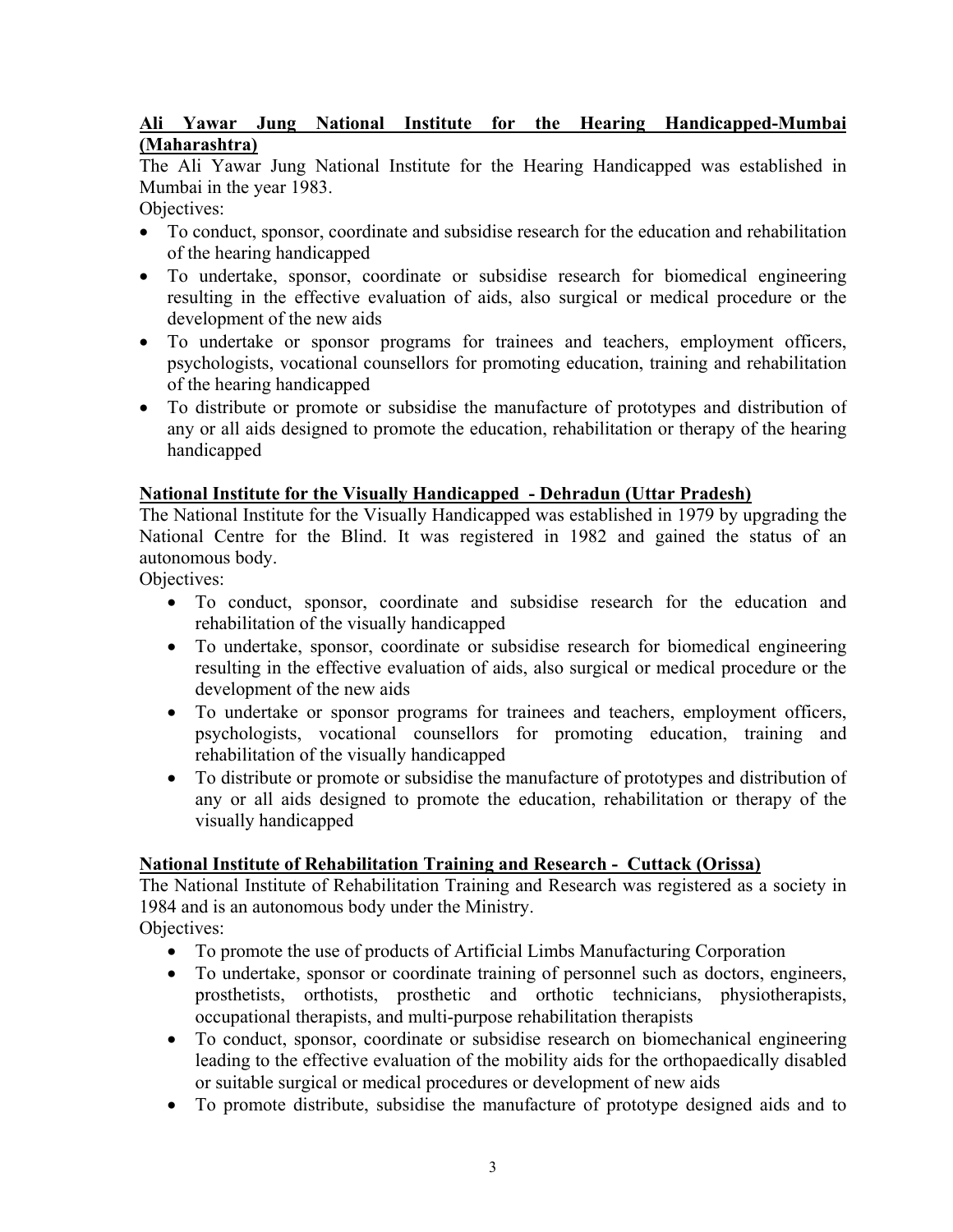promote any aspects of the education and rehabilitation therapy of physically handicapped

- To undertake vocational training, placement and rehabilitation of the physically handicapped
- To promote and disseminate information on rehabilitation in India and abroad
- To undertake any other action in the area of rehabilitation of the physically handicapped
- All the income will be utilised for the fulfillment of above aims and objectives

# **REHABILITATION COUNCIL OF INDIA (RCI)**

The RCI was set up as a registered society under the Societies Registration Act, 1860. Thereafter, this was converted to a statutory body under the RCI Act, 1992. Objectives:

- To regulate the training policies and programmes in the field of rehabilitation of people with disabilities
- To prescribe minimum standards of education and training of various categories of professionals dealing with people with disabilities
- To regulate these standards in all training institutions uniformly throughout the country
- To recognise institutions/universities running degree/diploma/certificate courses in the field of rehabilitation of persons with disabilities
- To recognise foreign degree/diploma/certificate awarded by universities/institutions on reciprocal basis
- To maintain central rehabilitation register of persons possessing the recognised rehabilitation qualification
- To encourage continuing rehabilitation education in collaboration with organisations working in the field of disability

# **DISTRICT REHABILITATION CENTRES (DRCs)**

The government of India launched the DRC scheme in early 1995, to provide comprehensive rehabilitation services to the rural disabled right at their doorstep. The scheme, at present, is operational at 11 different districts of the 10 states of our country. These are -

- Bhubaneshwar (Orissa)
- Bilaspur (Madhya Pradesh)
- Kharagpur (West Bengal)
- Mysore (Karnataka)
- Chengalpattu (Tamil Nadu)
- Sitapur (Uttar Pradesh)
- Jagdishpur (Uttar Pradesh)
- Vijaywada (Andhra Pradesh)
- Bhiwani (Haryana)
- Kota (Rajasthan)
- Virar (Maharashtra)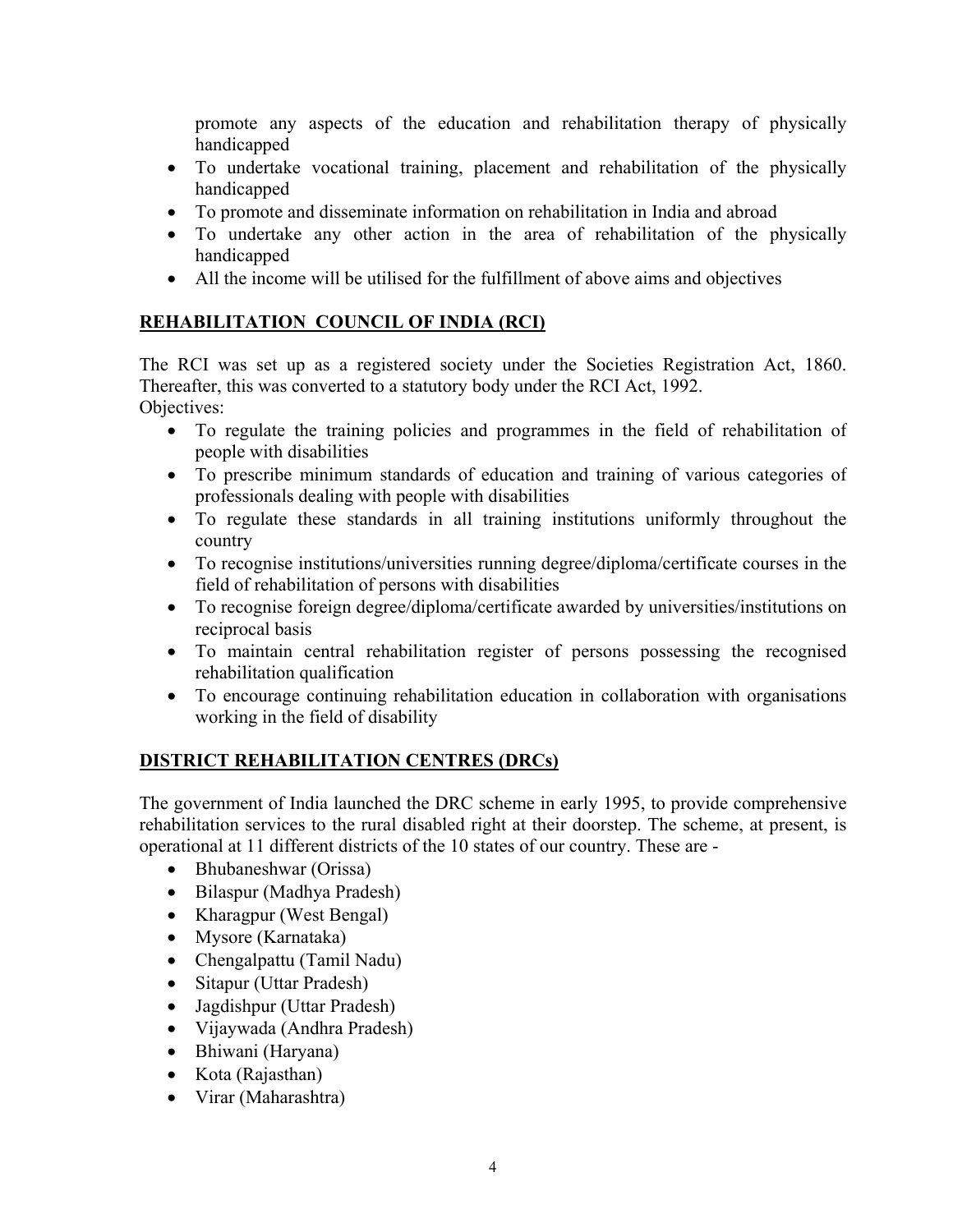The services provided in the scheme include:

- Prevention and Early Detection
- Medical Intervention and Surgical Correction
- Fitment of Artificial Limbs, Aids and Appliances
- Therapeutic Services
- Training for acquiring Vocational Training, Job Placement etc.

### **REGIONAL REHABILITATION TRAINING CENTRES (RRTCS)**

Four RRTCs have also been set up at Chennai, Cuttack, Lucknow and Mumbai for training and manpower development in the field of rehabilitation particularly for the DRCs. The RRTCs also have been conducting training programmes for communities, parents and persons with disabilities themselves

#### **NATIONAL TRUST FOR WELFARE OF PERSONS WITH AUTISM, CEREBRAL PALSY, MENTAL RETARDATION AND MULTIPLE DISABILITIES**

The National Trust Act came into force with effect from 30th December 1999. The Trust supports programmes which promote independence, facilitate guardianship where necessary and address the concerns of those special persons who do not have their family support. The Trust also seeks to strengthen families and protect the interest of persons with autism, cerebral palsy, mental retardation and multiple disabilities after the death of their parents. The Trust is empowered to receive grants, donations, benefactions, bequests and transfers. It is exempted from the income tax.

#### **NATIONAL HANDICAPPED FINANCE AND DEVELOPMENT CORPORATION (NHFDC)**

The objectives of NHFDC include providing concessional finance for a wide range of activities including self-employment ventures, upgrading of skills, assistance for infrastructural activities which support economic pursuits, loans for education etc. Assistance is given to disabled persons who are below the poverty line.

NHFDC functions as an apex financial institution for routing funds through the channelising agencies authorised by the state governments/union territory administrations. NHFDC has also introduced a new "Micro Financing Scheme" under which assistance to disabled persons is provided through the NGOs.

#### **ARTIFICIAL LIMBS MANUFACTURING CORPORATION OF INDIA (ALIMCO)**

ALIMCO was registered under Section 25 of the Companies Act, 1956 in the year 1972 in Kanpur (Uttar Pradesh) as a government company not for profit.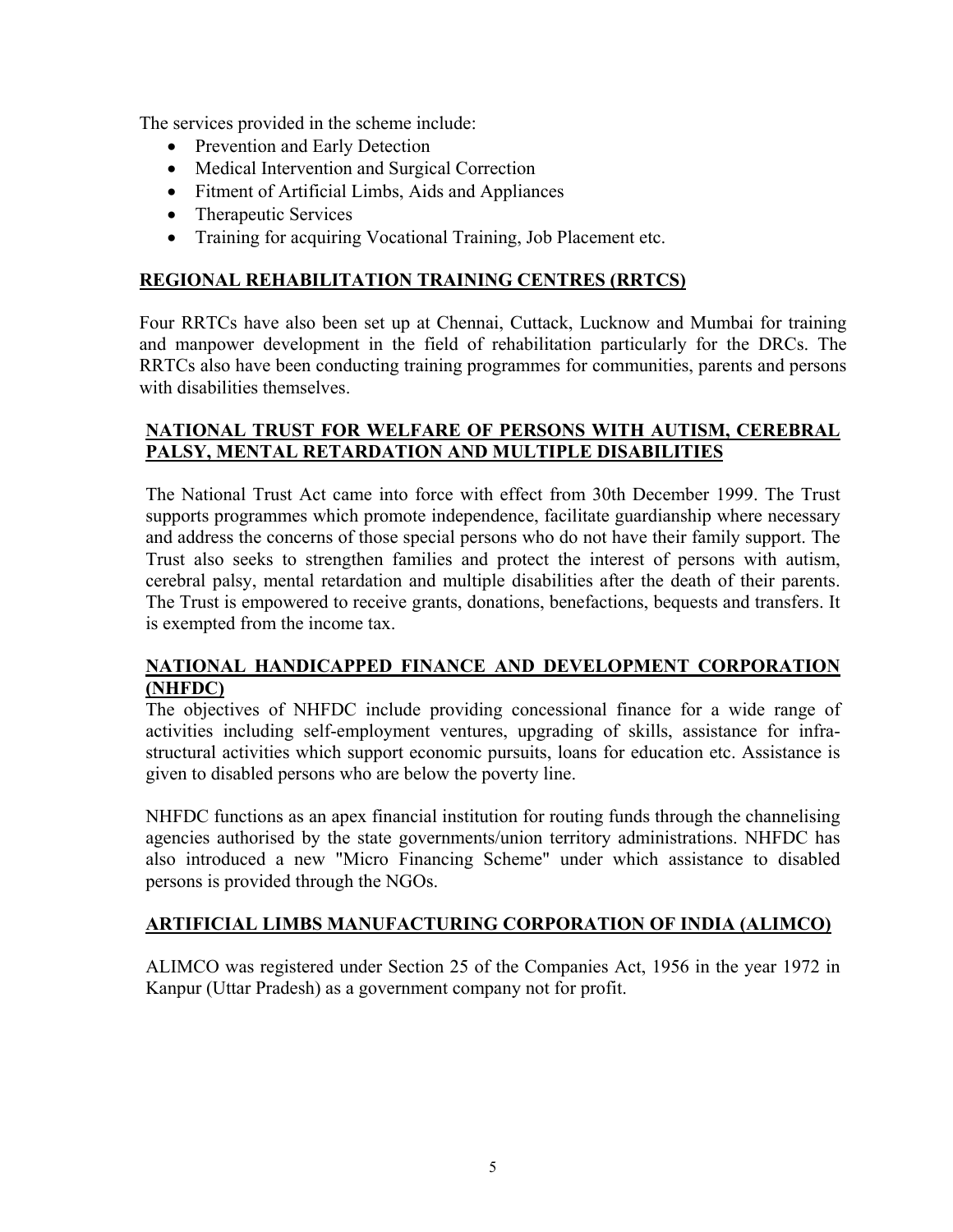Objectives:

- Manufacturing orthotics/prosthetics and rehabilitation aids
- Training orthotic technicians and engineers
- Carry out research and development in the field of orthotics and prosthetics

# **THE PERSONS WITH DISABILITIES ACT, 1995**

"The Persons with Disabilities (Equal Opportunities, Protection of Rights and Full Participation) Act, 1995" has come into force on February 7, 1996. This law is an important landmark and is a significant step in the direction of ensuring equal opportunities for people with disabilities and their full participation in the nation building. The Act provides for both preventive and promotional aspects of rehabilitation like education, employment and vocational training, job reservation, research and manpower development, creation of barrier-free environment, unemployment allowance, special insurance scheme for the disabled employees and establishment of homes for persons with severe disability.

The main Provisions of the Disabilities Act :

## **Prevention and early detection of disabilities**

- Surveys, investigations and research shall be conducted to ascertain the cause of occurrence of disabilities
- Various measures shall be taken to prevent disabilities, staff at the Primary health Centres (PHCs) shall be trained to assist in this work
- All the Children shall be screened once in a year for identifying `at-risk' cases
- Awareness campaigns shall be launched and sponsored to disseminate information
- Measures shall be taken for pre-natal, perinatal, and post-natal care of the mother and child

## **Education**

"Right to free Education"

- Every child with disability shall have the rights to free education till the age of 18 years in integrated schools or special schools
- Appropriate transportation, removal of architectural barriers and restructuring of curriculum and modifications in the examination system shall be ensured for the benefit of children with disabilities
- Children with disabilities shall have the right to free books, scholarships, uniforms and other learning material
- Special school for children with disabilities shall be equipped with vocational training facilities
- Non-formal education shall be promoted for children with disabilities
- Teacher's training institutions shall be established to develop requisite manpower
- Parents may move to appropriate forum for the redressal of grievances regarding the placement of their children with disabilities

## **Employment**

- 1. 3% of vacancies in government employment shall be reserved for people with disabilities, 1% each for persons suffering from :
- Blindness or low vision
- Hearing impairment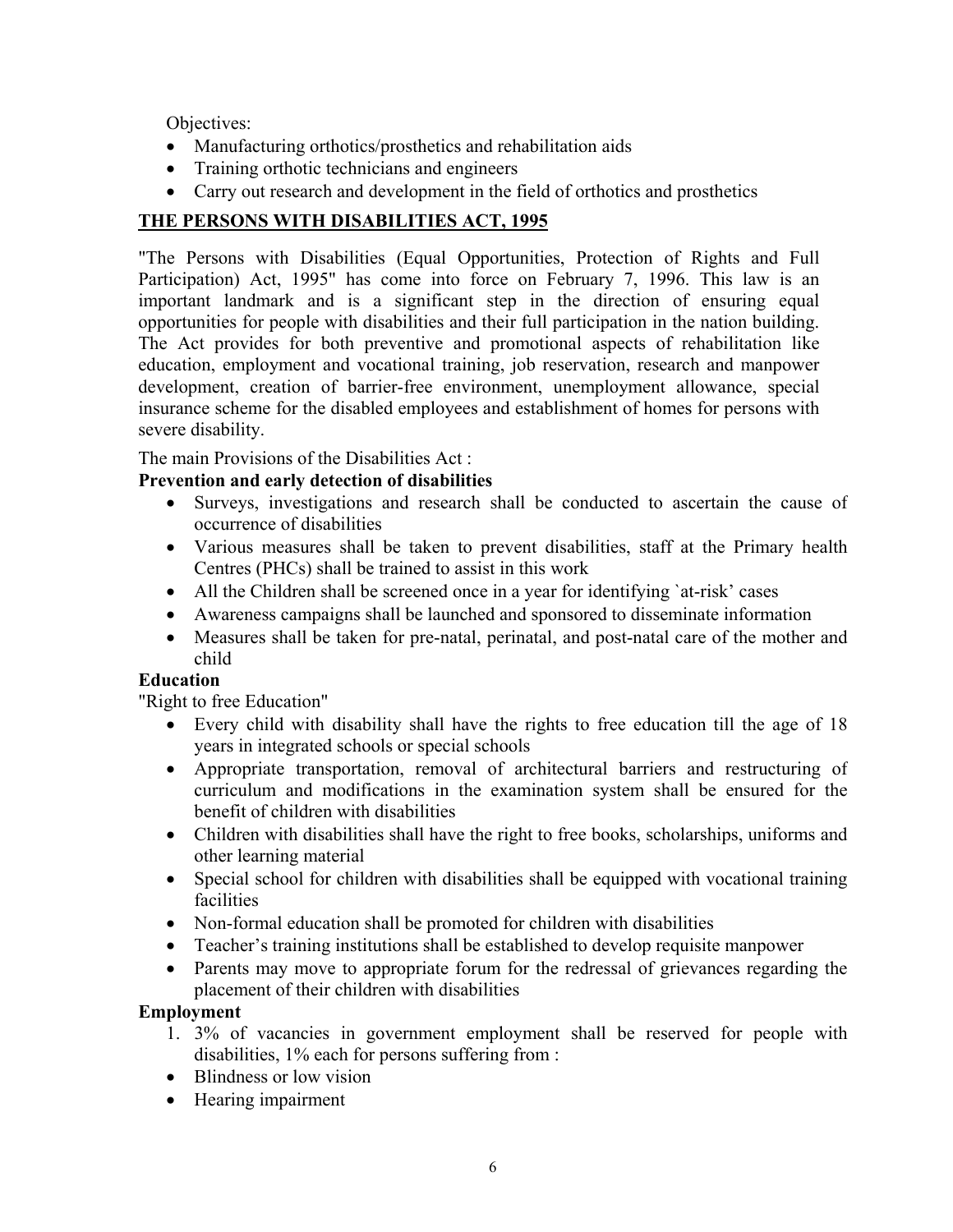- Locomotor disability and cerebral palsy
- 2. Suitable schemes shall be formulated for
- The training and welfare of persons with disabilities
- The relaxation of upper age limit
- Regulating the employment
- Health and safety measures and creation of a non-handicapping environment in places where persons with disabilities are employed
- 3. Government educational institutes and other educational institutes receiving grant from government shall reserve at least 3% seats for people with disabilities
- 4. All poverty alleviation schemes shall reserve at least 3% for the benefit of people with disabilities
- 5. No employee can be sacked or demoted if they become disabled during service, although they can be moved to another post with the same pay and condition, no job promotion can be denied because of impairment

#### **Affirmative Action**

- 1. Aids and appliances shall be made available to people with disabilities
- 2. Allotment of land shall be made at concessional rates to the people with disabilities for:
- House
- Business
- Special recreational centres
- Special schools
- Research schools
- Factories by entrepreneurs with disability

## **Non-Discrimination**

- Public buildings, rail compartments, buses, ships and air-crafts shall be designed to give easy access to disabled people
- In all public places and in waiting rooms, toilets shall be wheel chair accessible. Braille and sound symbols are also to be provided in lifts
- All the places of public utility shall be made barrier-free by providing ramps

## **Research and Manpower Development**

Research in the following areas shall be sponsored and promoted :

- Prevention of disability
- Rehabilitation including Community Based Rehabilitation (CBR)
- Development of assistive devices
- Job identification
- On site modifications of offices and factories
- Financial assistance shall be made available to universities, institutions of higher learning, professional bodies and non-government research units for undertaking research for special education, rehabilitation and manpower development

#### **Social Security**

- Financial assistance to non-government organisations for rehabilitation of persons with disabilities
- Insurance coverage for the benefit of the government employees with disabilities
- Unemployment allowance to people with disabilities registered with the special